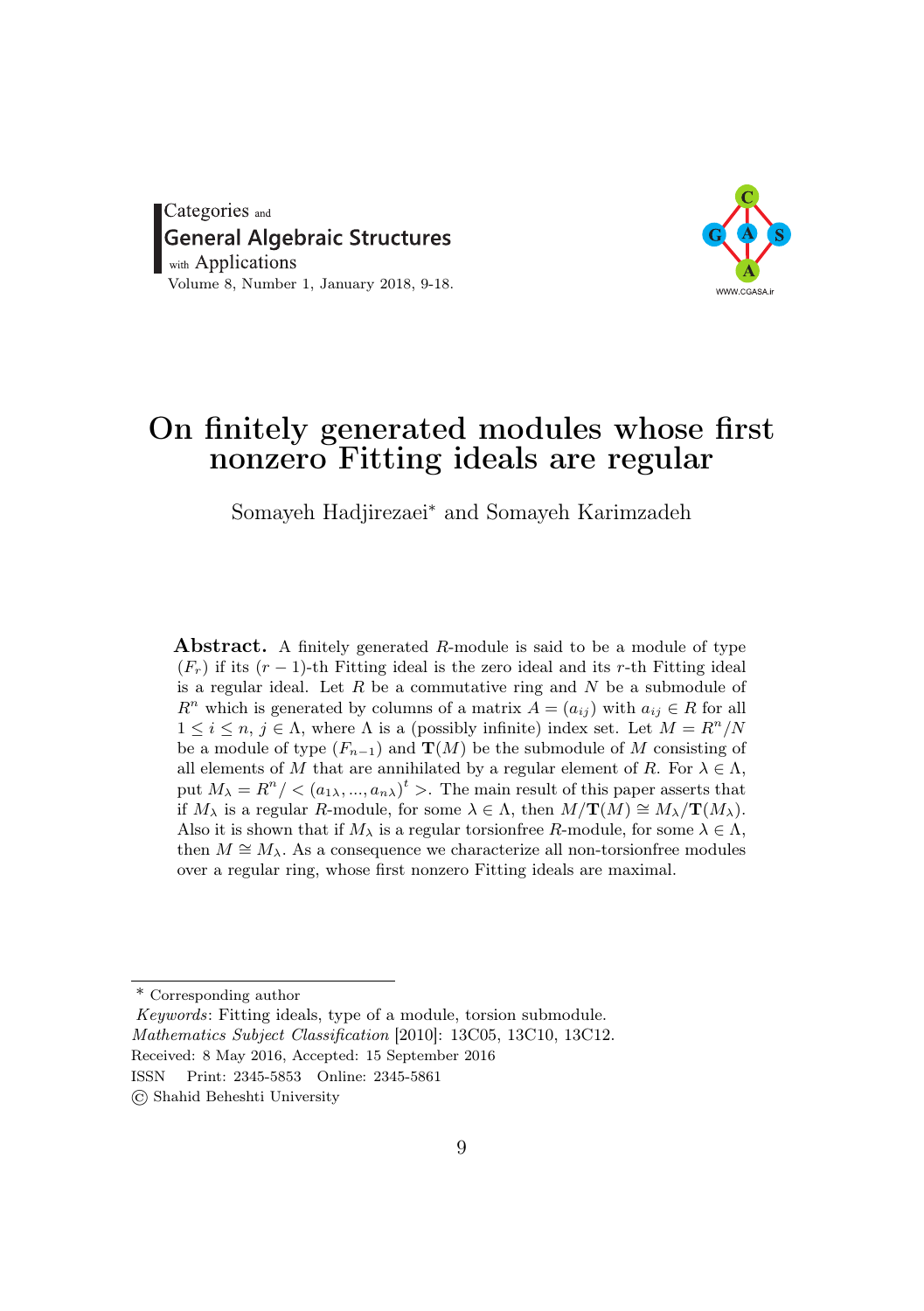#### 1 Introduction and Preliminaries

Let R be a commutative ring with identity and M be a finitely generated Rmodule. For a set  $\{x_1, \ldots, x_n\}$  of generators of M there is an exact sequence

$$
0 \longrightarrow N \longrightarrow R^n \xrightarrow{\varphi} M \longrightarrow 0 , \qquad (1)
$$

where  $R^n$  is a free R-module with the set  $\{e_1, \ldots, e_n\}$  of basis, the Rhomomorphism  $\varphi$  is defined by  $\varphi(e_j) = x_j$  and N is the kernel of  $\varphi$ . Let N be generated by  $u_{\lambda} = a_{1\lambda}e_1 + \ldots + a_{n\lambda}e_n$ , with  $\lambda$  in some index set  $\Lambda$ . Assume that A be the following matrix:

$$
\left(\begin{array}{ccc}\cdots & a_{1\lambda} & \cdots \\ \vdots & \vdots & \vdots \\ \cdots & a_{n\lambda} & \cdots\end{array}\right).
$$

(We call A the matrix presentation of the sequence (1)). Let  $Fitt_i(M)$  be an ideal of R generated by the minors of size  $n - i$  of matrix A. For  $i \geq n$ , Fitt<sub>i</sub> $(M)$  is defined R and for  $i < 0$ , Fitt<sub>i</sub> $(M)$  is defined as the zero ideal. It is known that  $Fitt_i(M)$  is the invariant ideal determined by M, that is, it is determined uniquely by M and it does not depend on the choice of the set of generators of M [4]. The ideal  $Fitt_i(M)$  will be called the *i*-th Fitting ideal of the module M. It follows from the definition that  $Fitt_i(M) \subseteq Fitt_{i+1}(M)$ , for every i. The most important Fitting ideal of M is the first of the  $Fitt_i(M)$ that is nonzero. We shall denote this Fitting ideal by  $I(M)$ .

An element of  $R$  is regular if it is a nonzerodivisor and an ideal of  $R$ is regular if it contains a regular element. Assume that  $\mathbf{T}(M)$ , the torsion submodule of  $M$ , be the submodule of  $M$  consisting of all elements of  $M$ that are annihilated by a regular element of  $R$ . An  $R$ -module  $M$  is a torsion module if  $M = \mathbf{T}(M)$  and is a torsion free R-module if  $\mathbf{T}(M) = 0$ .

One of the most interesting question for modules is, "Can we characterize modules according to the first nonzero Fitting ideal of them?" D.A. Buchsbaum and D. Eisenbud have shown in [2] that if  $R$  is a Noetherian ring then, M is a finitely generated projective R-module of constant rank if and only if  $I(M) = R$ . Also a lemma of J. Lipman asserts that if R is a quasilocal ring and  $M = R<sup>n</sup>/K$ , where K is a submodule of  $R<sup>n</sup>$ , then I(M) is regular principal if and only if K is finitely generated free and  $M/T(M)$  is free of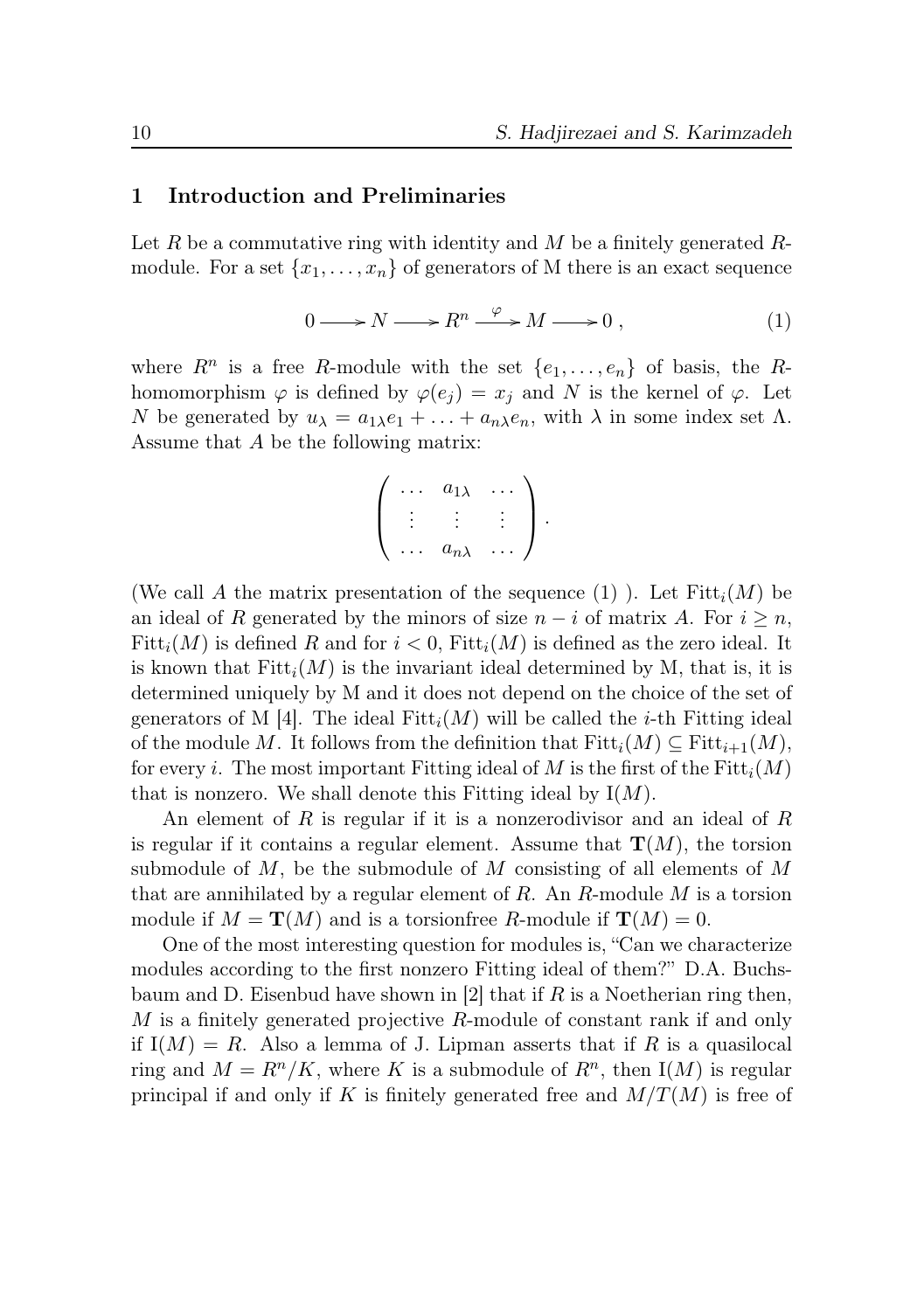rank  $n-q$  ( [6]) and J. Ohm generalized this result to global case [7]. At this point, a natural question arises: if  $I(M)$  is any ideal, how much can we say about the structure of M? In this paper this question is partly answered.

## 2 The main results

A finitely generated module is said to be a module of type  $(F_r)$  if its  $(r-1)$ -th Fitting ideal is the zero ideal and its r-th Fitting ideal is a regular ideal.

Let M be a finitely generated R-module. Then there exist some  $n \in \mathbb{N}$ and a submodule N of  $R^n$  such that  $M \cong R^n/N$ . The purpose of this paper is to study the module of type  $(F_{n-1})$ .

**Lemma 2.1.** Let  $R$  be a Noetherian ring and  $M$  be a finitely generated R-module of type  $(F_r)$ . Then exactly one of the following holds:

- (1) M is projective of constant rank  $r$ .
- (2) M can not be generated by r elements.

*Proof.* Let M can be generated by r elements. So, by definition we have Fitt<sub>r</sub>(M) = R. Since M is a module of type  $(F_r)$ , so Fitt<sub>r-1</sub>(M) = 0.<br>Hence by [2, Lemma 1], M is projective of constant rank r. Hence by [2, Lemma 1],  $M$  is projective of constant rank  $r$ .

Let  $(R, m)$  be a local ring and M be a finitely generated R-module. It is known that all minimal generator sets of M have the same cardinal. We will denote the minimal number of generators of M by  $\mu(M)$ .

**Example 2.2.** Let  $(R, m)$  be a local ring and m be a finitely generated regular ideal of R. Let M be a finitely generated module with  $\mu(M) = n$ and  $I(M) = m$ . Then M is a module of type  $(F_{n-1})$ . Because let X =  ${x_1, \dots, x_n}$  be a minimal generator set of M and

$$
0 \longrightarrow N \longrightarrow R^n \xrightarrow{\varphi} M \longrightarrow 0
$$

be an exact sequence, where  $R^n$  is a free R-module with the set  $\{e_1, \ldots, e_n\}$ of basis, the R-homomorphism  $\varphi$  is defined by  $\varphi(e_j) = x_j$  and N is the kernel of  $\varphi$ . Assume that

$$
A = \left( \begin{array}{ccc} \ldots & a_{1\lambda} & \ldots \\ \vdots & \vdots & \vdots \\ \ldots & a_{n\lambda} & \ldots \end{array} \right)
$$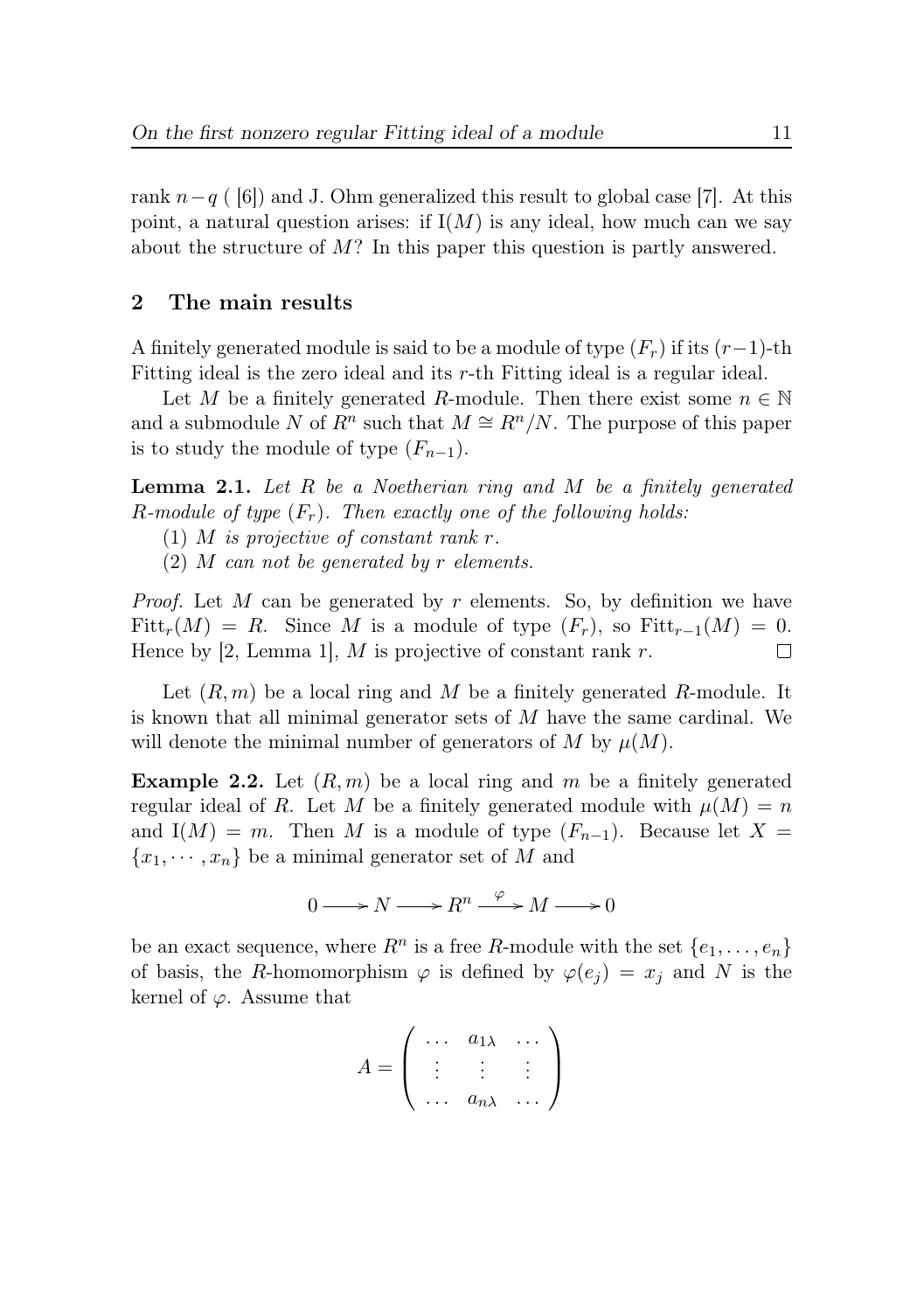is the matrix presentation of this sequence, with  $\lambda$  in some index set  $\Lambda$ . Since X is a minimal generator set of M, it is easily seen that  $a_{i\lambda} \in m$ , for every  $i, 1 \leq i \leq n$  and every  $\lambda \in \Lambda$ . Let  $m = I(M) = \text{Fitt}_i(M)$ . Since  $a_{i\lambda} \in m$ , hence  $m = \text{Fitt}_i(M) \subseteq m^{n-i}$ . If  $n = i$ , then  $m = \text{Fitt}_n(M) = R$ , which is a contradiction. Hence by Nakayama's Lemma  $i = n - 1$ . So M is a module of type  $(F_{n-1})$ .

An R-module M is called a regular module if  $I(M)$  is a regular ideal.

**Theorem 2.3.** Let  $R$  be a commutative ring and  $N$  be a submodule of  $R^n$  consisting of elements  $A_\lambda = (a_{1\lambda},...,a_{n\lambda})^t$  with  $\lambda$  in some index set  $\Lambda$ . Let  $M \cong R^n/N$  be an R-module of type  $(F_{n-1})$ . For  $\lambda \in \Lambda$ , put  $M_{\lambda} = R^n / \langle (a_{1\lambda},...,a_{n\lambda})^t \rangle$ . If  $M_{\lambda}$  is a regular module, for some  $\lambda \in \Lambda$ , then  $M/\mathbf{T}(M) \cong M_{\lambda}/\mathbf{T}(M_{\lambda}).$ 

Proof. Clearly

$$
0 \longrightarrow N \longrightarrow R^n \xrightarrow{\varphi} M \longrightarrow 0
$$

is an exact sequence and

$$
A = \left( \begin{array}{ccc} \ldots & a_{1\lambda} & \ldots \\ \vdots & \vdots & \vdots \\ \ldots & a_{n\lambda} & \ldots \end{array} \right)
$$

is the matrix presentation of this sequence. Let  $M_l$  be a regular R-module, for some  $l \in \Lambda$ . This means that  $I(M_l)$  is a regular ideal.

Put  $M_l = R^n / \langle A_l \rangle$ . Set  $x_i = e_i + N$  and  $y_i = e_i + \langle A_l \rangle$  for all  $1 \leq i \leq n$ . Then  $M = \langle x_1, ..., x_n \rangle$  and  $M_l = \langle y_1, ..., y_n \rangle$ . Define

$$
f: M/\mathbf{T}(M) \longrightarrow M_l/\mathbf{T}(M_l); f(\sum_{i=1}^n a_i x_i + \mathbf{T}(M)) = \sum_{i=1}^n a_i y_i + \mathbf{T}(M_l).
$$

Let  $x = \sum_{i=1}^n a_i x_i \in T(M)$ . Hence there exists a regular element q in R such that  $qx = \sum_{i=1}^{n} qa_i x_i = 0$ . So there exist some elements  $r_k \in R$ ,  $1 \leq k \leq m$  such that  $qa_i = \sum_{k=1}^m r_k a_{i\lambda_k}, 1 \leq i \leq n, \lambda_k \in \Lambda$ . For every  $i, j, 1 \leq i, j \leq n$  and every  $\lambda \in \Lambda$ , we have  $qa_i a_{j\lambda} = \sum_{k=1}^m r_k a_{i\lambda_k} a_{j\lambda}$ . Thus  $q(a_i a_{j\lambda} - a_j a_{i\lambda}) = \sum_{k=1}^m r_k (a_{i\lambda_k} a_{j\lambda} - a_{j\lambda_k} a_{i\lambda}).$  Since  $\overline{M}$  is a module of type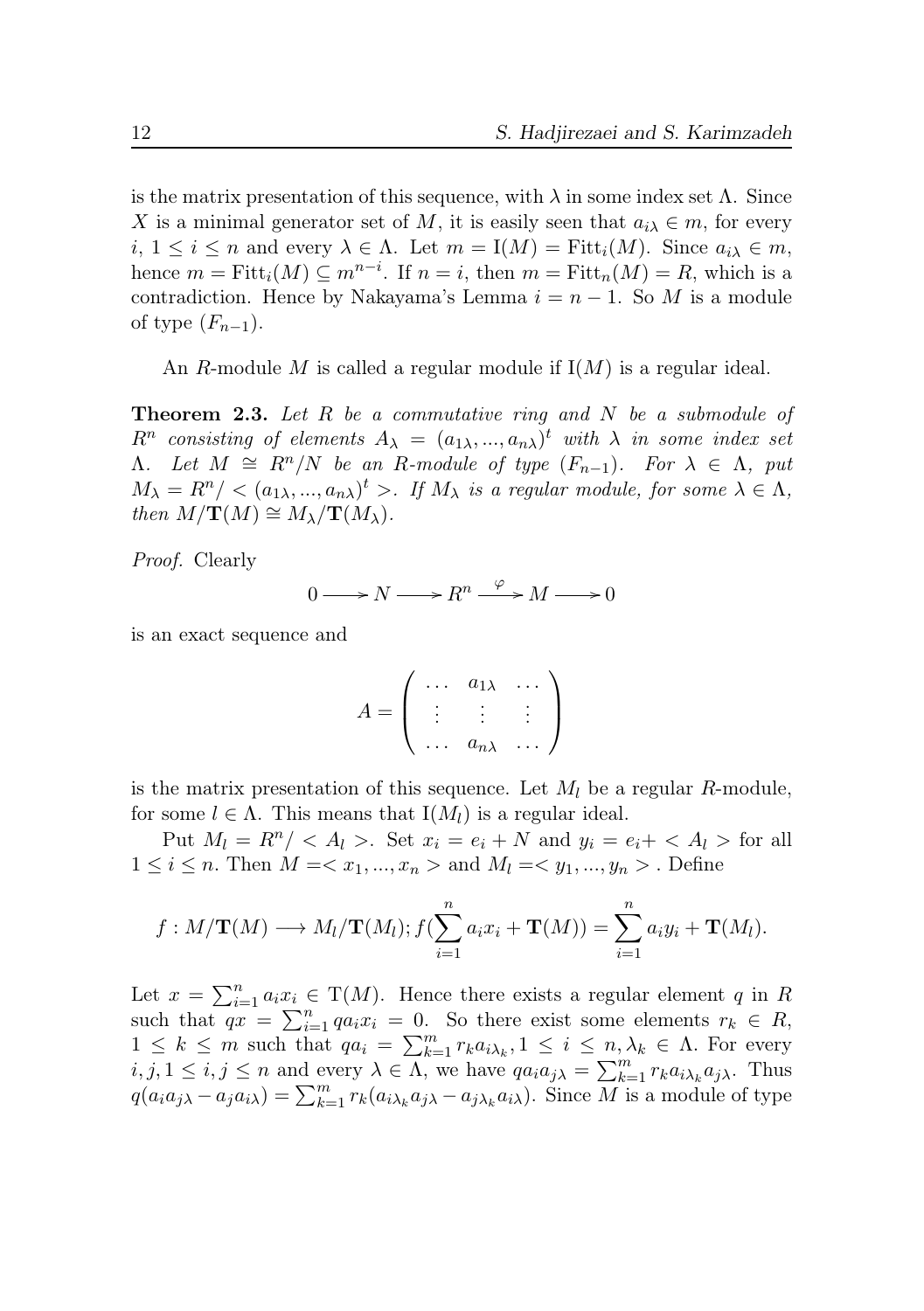$(F_{n-1})$ , so  $Fitt_{n-2}(M) = 0$ . Hence  $a_{i\lambda_k}a_{j\lambda} - a_{j\lambda_k}a_{i\lambda} = 0$  and so we have  $q(a_i a_j) - a_j a_k) = 0$ . Since q is regular, hence

$$
a_i a_{j\lambda} - a_j a_{i\lambda} = 0.
$$
 (1)

Now put  $y = \sum_{i=1}^{n} a_i y_i$ . Since  $M_l = R^n / \langle A_l \rangle = \langle y_1, ..., y_n \rangle$ , we have  $a_{1l}y_1 + \cdots + a_{nl}y_n = 0$ . Let  $s, 1 \leq s \leq n$  be arbitrary. We have  $a_{sl}y_s = -a_{1l}y_1 - \cdots - a_{nl}y_n$ . Therefore  $a_{sl}y = \sum_{i=1}^n a_{sl}a_iy_i = a_{sl}a_sy_s +$  $\sum_{s \neq i=1}^n a_{sl} a_i y_i = \sum_{s \neq i=1}^n -a_s a_{il} y_i + \sum_{s \neq i=1}^n a_{sl} a_i y_i = \sum_{s \neq i=1}^n (a_{sl} a_i - a_{il} a_s) y_i.$ Therefore by (2), we have  $a_{sl}y = 0$ . Since  $a_{sl}$  is arbitrary, so  $I(M_l)y = 0$ . On the other hand, by hypothesis,  $I(M_l)$  is a regular ideal, hence  $y \in$  $\mathbf{T}(M_l)$ . Therefore f is welldefined. It is clear that f is onto. Now let  $y = \sum_{i=1}^{n} a_i y_i \in \mathbf{T}(M_l)$ . So there exists a regular element  $p \in R$  such that  $p(a_1, ..., a_n)^t \in < A_l > \subseteq N$ . Thus  $\sum_{i=1}^n a_i x_i \in \mathbf{T}(M)$ . Therefore f is an isomorphism.  $\Box$ 

**Proposition 2.4.** Let  $M \cong R^n/N$  be an R-module of type  $(F_{n-1})$ . If  $M_\lambda$ is a regular torsion free module, for some  $\lambda \in \Lambda$ , then  $M = M_{\lambda} = R^n / \langle$  $(a_{1\lambda},...,a_{n\lambda})^t$ .

*Proof.* Let  $M_{\lambda}$  be a regular torsionfree R-module, for some  $\lambda \in \Lambda$ . Since  $M_{\lambda}$ is a regular module, hence by the proof of Theorem 2.3,  $x = \sum_{i=1}^{n} a_i x_i \in$  $T(M)$  if and only if  $\sum_{i=1}^{n} a_i y_i \in T(M_\lambda) = 0$ . For every  $l \in \Lambda$ , we have  $\sum_{i=1}^{n} a_{il} x_i = 0 \in \overline{\mathrm{T}(M)}$ . Hence  $\sum_{i=1}^{n} a_{il} y_i \in \mathrm{T}(M_\lambda) = 0$ . Thus  $(a_{1l},...,a_{nl})^t \in < A_\lambda >$ , for every  $l \in \Lambda$ . So  $N \subseteq < A_\lambda >$ . This means that  $M = M_{\lambda}$ .

Corollary 2.5. Let  $M \cong R^n/N$  be a finitely generated R-module of type  $(F_{n-1})$ . If  $M_{\lambda}$  is a regular torsionfree module, for some  $\lambda \in \Lambda$ , then  $pd_R(M) = 1.$ 

*Proof.* By Proposition 2.4, we have  $M \cong R^n / \langle (a_{1\lambda}, \ldots, a_{n\lambda})^t \rangle = M_{\lambda}$ . Since  $M_{\lambda}$  is a regular module, hence  $0 \longrightarrow R \longrightarrow R^{n} \longrightarrow M \longrightarrow 0$ , is a free resolution of M. So  $pd_R(M) = 1$ .  $\Box$ 

**Lemma 2.6.** Let  $M \cong \mathbb{R}^n/N$  be a finitely generated non-torsionfree Rmodule of type  $(F_{n-1})$ . Then  $M/\mathbf{T}(M)$  is free of rank  $n-1$  if there exists  $\lambda \in \Lambda$  such that  $\langle a_{1\lambda},...,a_{n\lambda}\rangle$  is a principal regular ideal.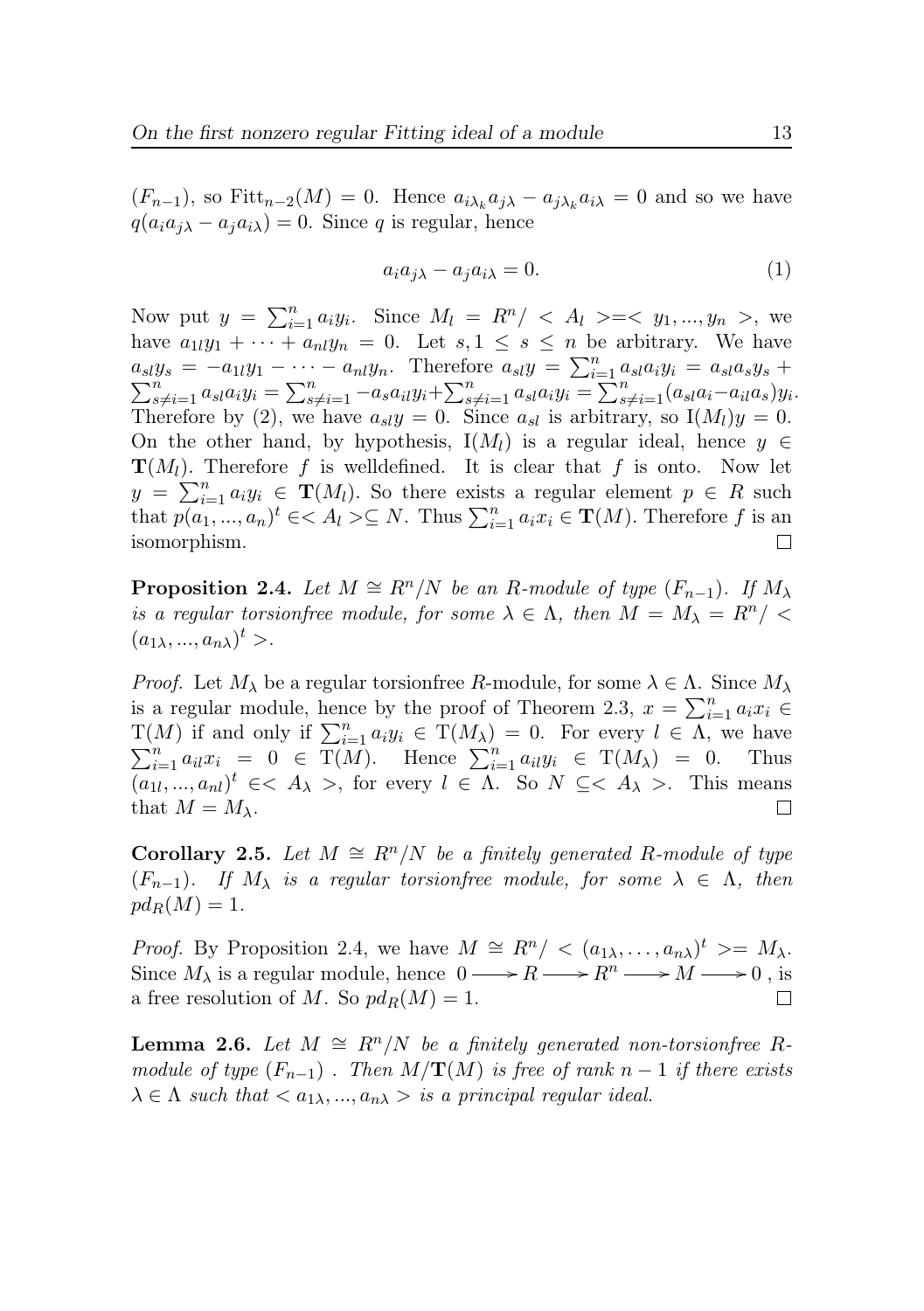*Proof.* By [7, Theorem 6.2],  $\langle a_{1\lambda},...,a_{n\lambda}\rangle$  is a principal regular ideal if and only if  $M_\lambda/\mathbf{T}(M_\lambda)$  is free of rank  $n-1$ . (Note that if  $\langle a_{1\lambda},...,a_{n\lambda}\rangle$ is a regular ideal, then  $\langle (a_{1\lambda},...,a_{n\lambda})^t \rangle$  is a free R-module). Therefore by Theorem 2.3,  $M/\mathbf{T}(M)$  is free of rank  $n-1$  if there exists some  $\lambda \in \Lambda$  such that  $\langle a_{1\lambda},...,a_{n\lambda}\rangle$  is a principal regular ideal.  $\perp$ 

**Theorem 2.7.** Let  $(R, m)$  be a Noetherian local ring and  $M \cong R^n/N$  be an  $R$ -module of type  $(F_{n-1})$ . Assume that there exists an element  $(a_{1l},...,a_{nl})^t \in$ N such that  $a_{sl}$  is a regular prime element of R, for some s,  $1 \leq s \leq n$ . Then exactly one of the following holds:

- (1)  $M \cong R/\operatorname{I}(M) \oplus R^{n-1},$
- (2)  $M \cong R^n / \langle (a_{1l},...,a_{nl})^t \rangle$ .

Proof. Clearly

$$
0 \longrightarrow N \longrightarrow R^n \xrightarrow{\varphi} M \longrightarrow 0
$$

is an exact sequence. Assume that

$$
A = \left( \begin{array}{ccc} \cdots & a_{1\lambda} & \cdots \\ \vdots & \vdots & \vdots \\ \cdots & a_{n\lambda} & \cdots \end{array} \right)
$$

be the matrix presentation of this sequence. Put  $p = a_{sl}$  and  $M_l = R^n / \langle$  $(a_{1l},...,a_{nl})^t$  > . We consider two cases:

Case 1) Let  $p = a_{sl} \mid a_{il}$ , for every  $i, 1 \le i \le n$ . Thus  $I(M_l) = \langle a_{il} \rangle$  $a_{1l},...,a_{nl} \rangle = (p)$  is a regular principal ideal. So by Lemma 2.6,  $M/\mathbf{T}(M)$ is free of rank  $n-1$ . Hence  $M \cong \mathbf{T}(M) \oplus R^{n-1}$ . If  $\mathbf{T}(M) = 0$ , then  $M \cong R^{n-1}$ . Let  $\mathbf{T}(M) \neq 0$ . Since M is a module of type  $(F_{n-1})$ , so by Lemma 2.1,  $\mu(M) = n$ . Because R is a local ring, it is easily seen that  $n = \mu(M) = \mu(\mathbf{T}(M)) + \mu(R^{n-1}) = \mu(\mathbf{T}(M)) + n - 1$ . Hence  $\mu(\mathbf{T}(M)) = 1$ and so  $\mathbf{T}(M)$  is a cyclic R-module. On the other hand by [1, page 174],  $I(M) = \text{Fitt}_0(\mathbf{T}(M)).$  Since  $\mathbf{T}(M)$  is a cyclic module, hence  $\mathbf{T}(M) \cong$  $R/\text{Fitt}_0(\mathbf{T}(M))$  and so  $M \cong R/\text{I}(M) \oplus R^{n-1}$ .

Case 2) Now let there exist some  $t, 1 \le t \le n$  such that  $p = a_{sl} \nmid a_{tl}$ . We claim that  $M \cong M_l$ , in this case. First we show that  $T(M_l) = 0$ . Assume that there exists some regular element  $q \in R$  and an element  $s' \in R$  such that  $q(a_1, ..., a_n)^t = s'(a_{1l}, ..., a_{nl})^t$ , for some  $(a_1, ..., a_n)^t \in R^n$ . Therefore for  $1 \leq i \leq n$ , we have

$$
qa_i = s'a_{il}.\tag{2}
$$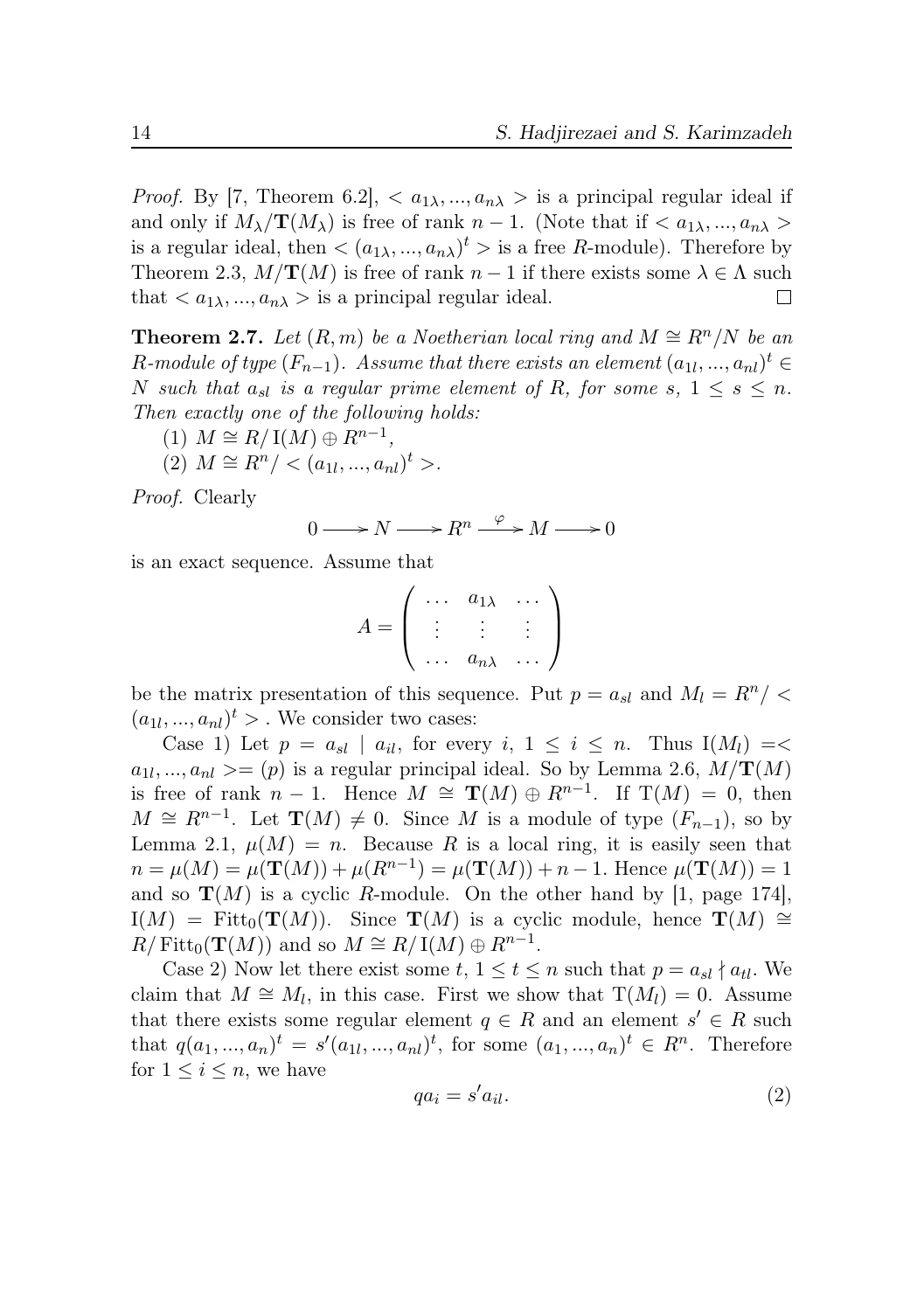So  $qa_s = s'a_{sl} = s'p$ . Thus  $p \mid qa_s$ . Since p is a prime element, then  $p \mid q$  or  $p \mid a_s$ .

Let  $p \mid q$ . Thus there exists an element  $t' \in R$  such that  $q = pt'$ . So  $pt'a_s = s'p$ . Since p is regular, one gets that

$$
s' = t'a_s. \tag{3}
$$

By (3) and (4) we have  $pt'a_i = t'a_s a_{il}$ , for every  $i, 1 \le i \le n$ . Since  $t'$  is a regular element, so, for every  $i$ ,

$$
pa_i = a_s a_{il}.\tag{4}
$$

Since  $p \nmid a_{tl}$ , hence  $p \mid a_s$ . Therefore there exists  $t'' \in R$  such that  $a_s = pt''$ . By (5), we have  $pa_i = pt''a_{il}$ . So  $a_i = t''a_{il}$ , for every  $i, 1 \le i \le n$ . Hence  $(a_1, ..., a_n)^t = t''(a_{1l}, ..., a_{nl})^t$ . Thus  $\mathbf{T}(M_l) = 0$ .

Now, let  $p \nmid q$ . Then  $p \mid a_s$ . Thus there exists some  $t'' \in R$  such that  $a_s = t''p$ . From (3), we have  $qa_s = s'p$ . Thus  $qt''p = s'p$ . So  $s' = qt''$ . Again by (3),  $qa_i = qt''a_{il}$ . Hence  $(a_1, ..., a_n)^t = t''(a_{1l}, ..., a_{nl})^t$  and so  $\mathbf{T}(M_l) = 0$ . By Proposition 2.4, we have  $M = M_l = R^n / \langle (a_{1l}, ..., a_{nl})^t \rangle$ .  $\Box$ 

## 3 Modules over regular rings

The Krull dimension of R is the supremum of all lengths of chains of prime ideals of  $R$ . Let  $R$  be a Noetherian local ring with maximal ideal  $m$  and Krull dimension d. Recall that R is called a regular local ring if m has a generating set with d elements. The generating set of d elements for  $m$  is called a regular system of parameters of R. The ring R is called a regular ring if  $R_P$  is regular local ring, for every prime ideal  $P$  of  $R$ .

**Proposition 3.1.** Let  $(R, m)$  be a regular local ring and M be a finitely generated R-module. If  $I(M)$  contains a part of a regular system of parameters, then exactly one of the following holds:

(1) 
$$
M \cong R/\mathbb{I}(M) \oplus R^{n-1}
$$
,  
(2)  $M \cong R^n / \langle (a_1, ..., a_n)^t \rangle$ , for some  $n \in \mathbb{N}$  and  $a_1, ..., a_n \in R$ .

*Proof.* Let  $\mu(M) = n$  and

$$
0 \longrightarrow N \longrightarrow R^n \xrightarrow{\varphi} M \longrightarrow 0
$$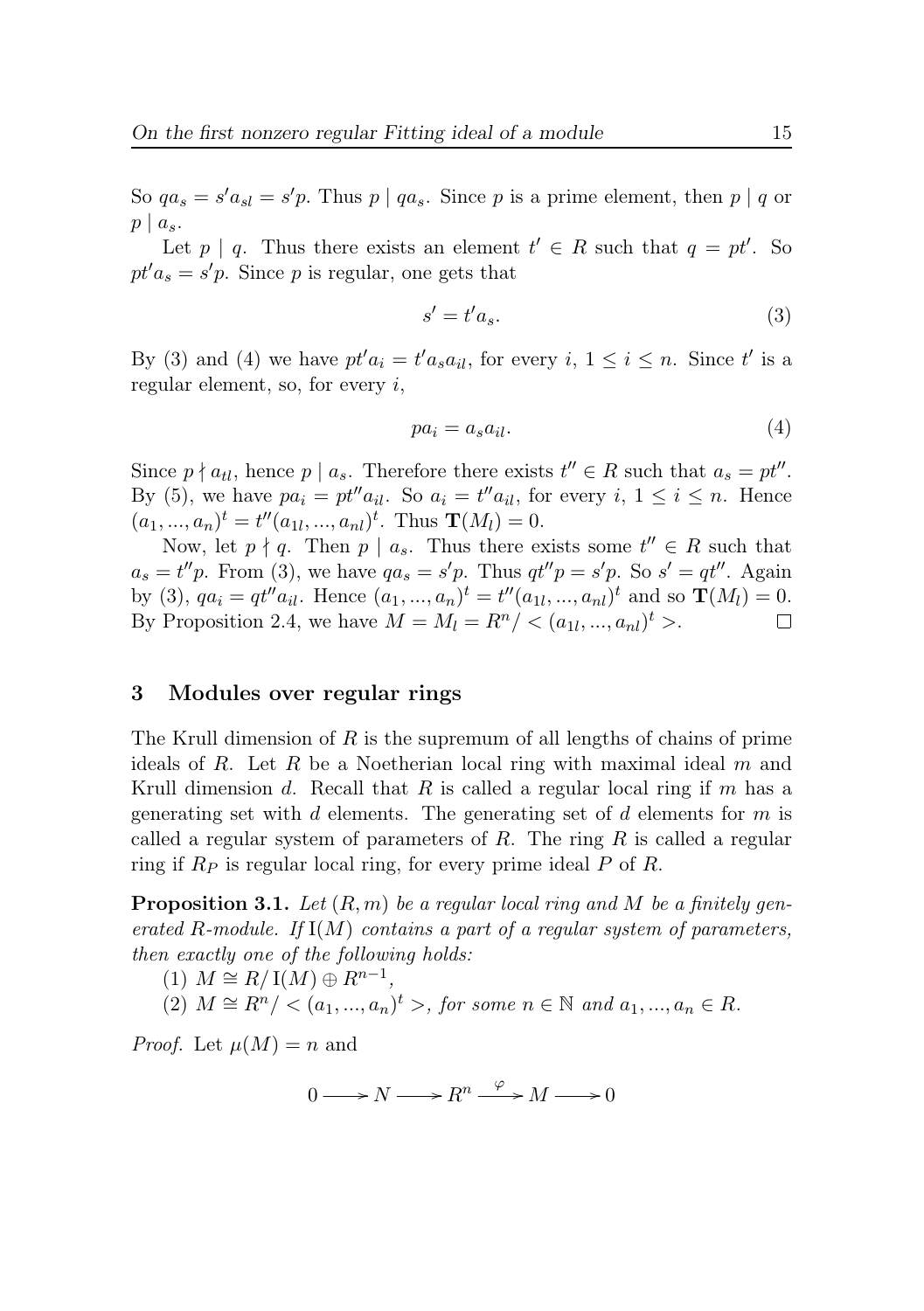be an exact sequence. Let  $A = (a_{ij})_{n \times m}$  be the matrix presentation of this sequence. (Note that since every regular local ring is Noetherian, hence  $\ker(\varphi)$  is finitely generated, and so A has finitely many columns). Since  $\mu(M) = n$ , it is easily seen that  $a_{ij} \in m$ , for all  $i, j$ . We have Fitt $_i(M) \subseteq$  $m^{n-i}$ . Since I(M) contains a part of a system of parameters, so by [5, Theorem 9.1.1,  $I(M) \nsubseteq m^2$ . Thus  $I(M) = \text{Fitt}_{n-1}(M)$ . This means that M is a module of type  $(F_{n-1})$ . Since I $(M) \nsubseteq m^2$ , hence there exist some  $i, j, 1 \leq i \leq n$  and  $1 \leq j \leq m$  such that  $a_{ij} \notin m^2$ . Because every regular local ring is a UFD ( [3, Theorem 19.19]), hence  $a_{ij}$  is an irreducible element. It is easily seen that every irreducible element in a UFD is prime. So by Theorem 2.7,  $M \cong R/\mathbb{I}(M) \oplus R^{n-1}$  or  $M \cong R^n/ < (a_1, ..., a_n)^t >$ , for some  $n \in \mathbb{N}$  and  $a_i \in R, 1 \leq i \leq n$ .  $\Box$ 

**Corollary 3.2.** Let  $(R, m)$  be a regular local ring and M be a finitely generated R-module. If  $I(M) = m$ , then

(1)  $M \cong R/m \oplus R^{n-1}$ , if M is not torsionfree,

(2)  $M \cong R^n / \langle (a_{1l},...,a_{nl})^t \rangle$ , if M is torsion free.

Proof. Since m is generated by a regular system of parameters, so by Proposition 3.1, we are done. □

Now, we generalize Corollary 3.2, to global case.

**Theorem 3.3.** Let  $Q$  be a maximal ideal of a regular ring  $R$ . Let  $M$  be a finitely generated R-module such that the  $R_Q$ -module  $M_Q$  is not torsionfree. Then  $I(M) = Q$  if and only if  $M \cong P \oplus R/Q$ , where P is a projective R-module.

*Proof.* Let  $I(M) = Q \in Max(R)$ . Then  $I(M_Q) = QR_Q$  and  $I(M_q) = R_q$ for every maximal ideal  $Q \neq q$ . By [2, Lemma 1], for every  $Q \neq q \in$  $Max(R)$ , there exists some positive integer m such that  $M_q \cong R_q^m$ . Since  $M_Q$  is not a torsion<br>free  $R_Q$ -module, Corollary 3.2 yields that  $M_Q \cong R_Q^n \oplus$  $R_Q/QR_Q$ , for some positive integer n. So  $(M/\mathbf{T}(M))_q$  is free for every maximal ideal q of R. Therefore  $M/\mathbf{T}(M)$  is a projective R-module. On the other hand,  $\mathbf{T}(M_Q) \cong R_Q/QR_Q$ . Thus  $\mathbf{T}(M_Q)$  is a simple  $R_Q$ -module. Put  $\mathcal{A} = \{ann_R(y) : \mathbf{T}(M_Q) = \langle \frac{y}{1} \rangle \}$ . Let  $\mathbf{T}(M_Q) = \langle \frac{x}{1} \rangle$  such that ann<sub>R</sub>(x) is maximal in A. It is easily seen that  $ann_R(x) = Q$ . Define  $f: R/Q \longrightarrow \mathbf{T}(M)$ ;  $f(r+Q) = rx$ . It is clear that  $f_q$  is an isomorphism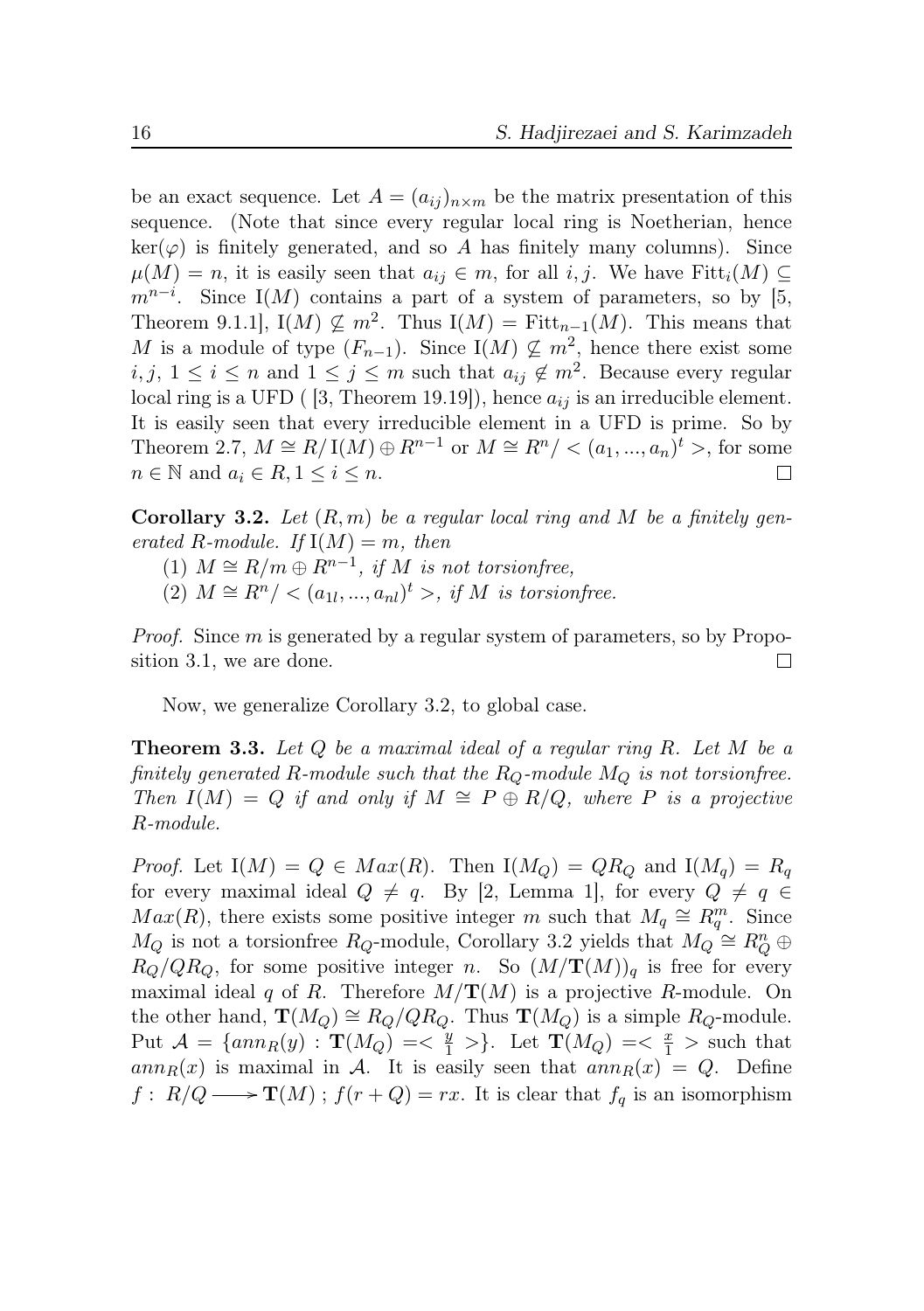for every maximal ideal q of R. Hence  $\mathbf{T}(M) \cong R/Q$ . Therefore  $M \cong$  $M/\mathbf{T}(M)\oplus \mathbf{T}(M)\cong P\oplus R/Q$ , for some projective R-module P. Conversely, let  $M \cong P \oplus R/Q$ , for some projective R-module P and maximal ideal Q.<br>Then it is clear that  $I(M) = Q$ Then it is clear that  $I(M) = Q$ .

**Corollary 3.4.** Let R be a Noetherian regular ring and  $Q$  be a maximal ideal of R. Let M be a finitely generated R-module with  $I(M) = Q$ . Then

(1) If the  $R_Q$ -module  $M_Q$  is torsionfree, then  $pd_R(M) = 1$ ,

(2) If the  $R_Q$ -module  $M_Q$  is not torsionfree, then  $pd_R(M) = gldim(R_Q)$ .

*Proof.* Let  $Q \neq q$  be a maximal ideal of R. So  $I(M_q) = I(M)_q = R_q$ . Thus by [2, Lemma 1],  $M_q$  is a free  $R_q$ -module. Also we have  $I(M_Q) = QR_Q$ . If the  $R_Q$ -module  $M_Q$  is torsion<br>free, then by Corollary 3.2,  $M_Q \cong R_Q^n / \langle$  $(a_1, ..., a_n)^t$ , for some  $a_1, ..., a_n \in R_Q$ . So  $pd_R(M) = \sup_q pd(M_q) = 1$ .

Next, assume that the  $R_Q$ -module  $M_Q$  is not torsionfree. So by Corollary 3.2,  $M_Q \cong R_Q/QR_Q \oplus R_Q^{n-1}$ . Hence  $pd_R(M) = \sup_q pd(M_q) = gldim(R_Q)$ .

## Acknowledgement

The authors would like to thank the referee(s) for their useful comments and suggestions.

#### References

- [1] Brown, W.C., "Matrices over Commutative Rings", Pure Appl. Math. 169, Marcel Dekker Inc., 1993.
- [2] Buchsbaum D.A. and Eisenbud, D., What makes a complex exact?, J. Algebra 25 (1973), 259-268.
- [3] Eisenbud, D., "Commutative Algebra with a view toward Algebraic Geometry", Springer-Verlag, 1995.
- [4] Fitting, H., "Die Determinantenideale eines Moduls", Jahresbericht d. Deutschen Math.-Vereinigung, 46 (1936), 195-228.
- [5] Gopalakrishnan, N.S., "Commutative Algebra", Oxonian Press, 1984.
- [6] Lipman, J., On the Jacobian ideal of the module of differentials, Proc. Amer. Math. Soc. 21 (1969) 423-426.